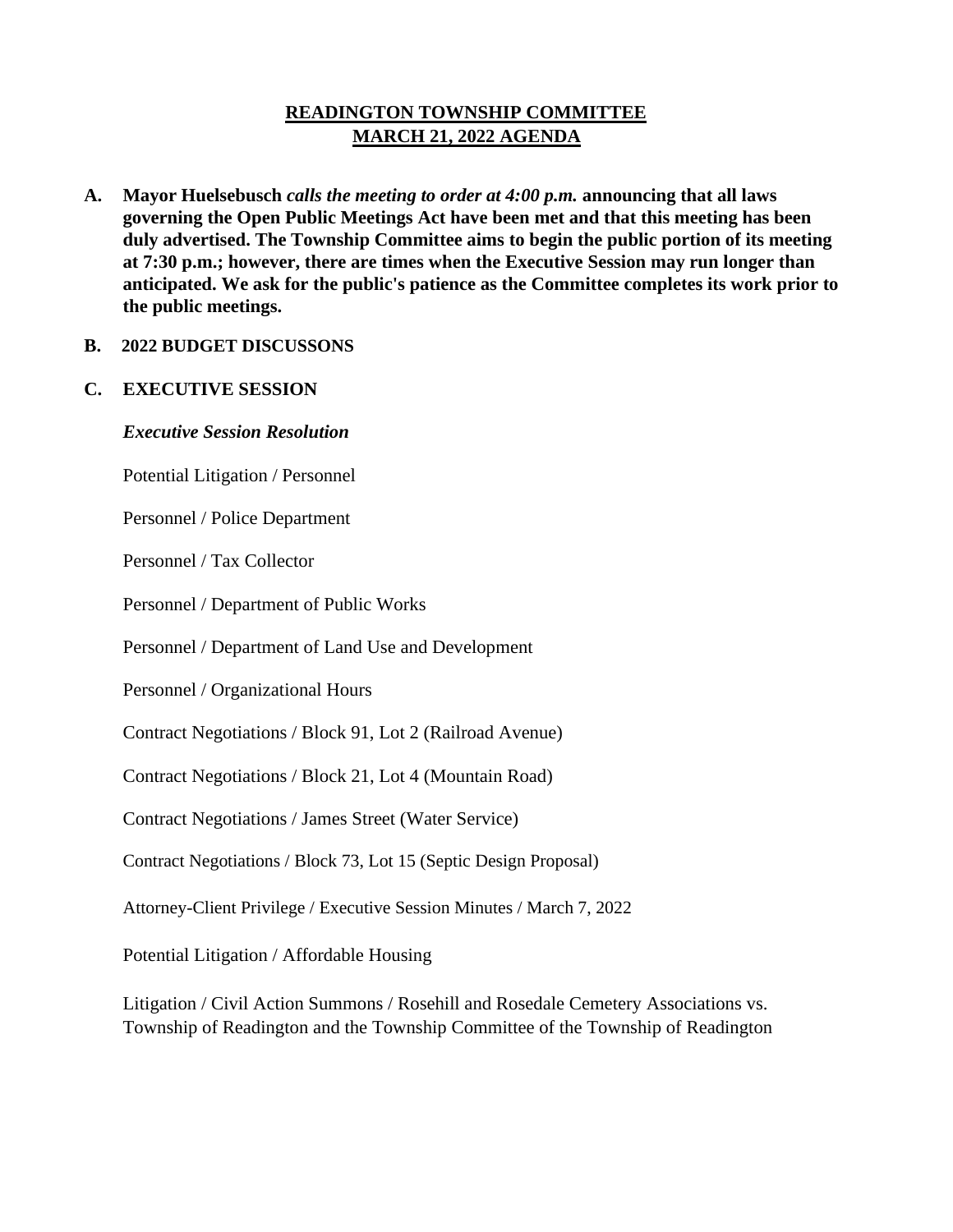# **D. SALUTE TO FLAG**

### **E. REPORT ON EXECUTIVE SESSION**

# **F. CONSENT AGENDA**

All items listed with an asterisk "\*" are considered to be routine by the Township Committee and will be enacted by one motion. There will be no separate discussion of these items unless a Committee member or citizen requests, in which event the item will be removed from the General Order of Business and considered in its normal sequence on the agenda.

- 1. *\* Resolution in Support of the Ability of Municipalities to Adopt Regulations to Protect Public Health, Safety and Welfare from Threats of Flooding*
- 2. *\* Release of Board of Health Escrow / Block 48.01, Lot 26.01 (Lewandowski)*
- 3. *\* Permit Fee Refund / Block 72.01, Lot 35 (Bergamo)*
- 4. *\* Discharge of Affordable Housing Agreement / Discharge of Mortgage / Block 21.06, Lot 201.08 (103 Dove Cote Court)*
- 5. *\* Request for Confirmation of Easement Sale Application / Farmland Preservation Program Block 14, Lots 3.01, 5.06 and 51)*

# **G. \* APPROVAL OF MINUTES**

*Minutes of March 7, 2022 meeting* 

# **H. COMMENTS FROM THE PUBLIC for items listed on the agenda only**

*(Note: The Committee will take public comment on the ordinance(s) listed under Section I during the Public Hearing portion)*

# **I. PUBLIC HEARING**

- 1. *An Ordinance to Exceed the Municipal Budget Appropriation Limits and to Establish a Cap Bank (N.J.S.A. 40A-45.14) - Ordinance #08-2022*
- 2. *An Ordinance Authorizing the Sale of Affordable Housing Property Known as 235 Nuthatch Court in the Township of Readington, County of Hunterdon and State of New Jersey and Certain Personal Property - Ordinance #09-2022*
- 3. *An Ordinance Authorizing the Sale of Affordable Housing Property Known as 306 Sparrow Court in the Township of Readington, County of Hunterdon and State of New Jersey and Certain Personal Property - Ordinance #10-2022*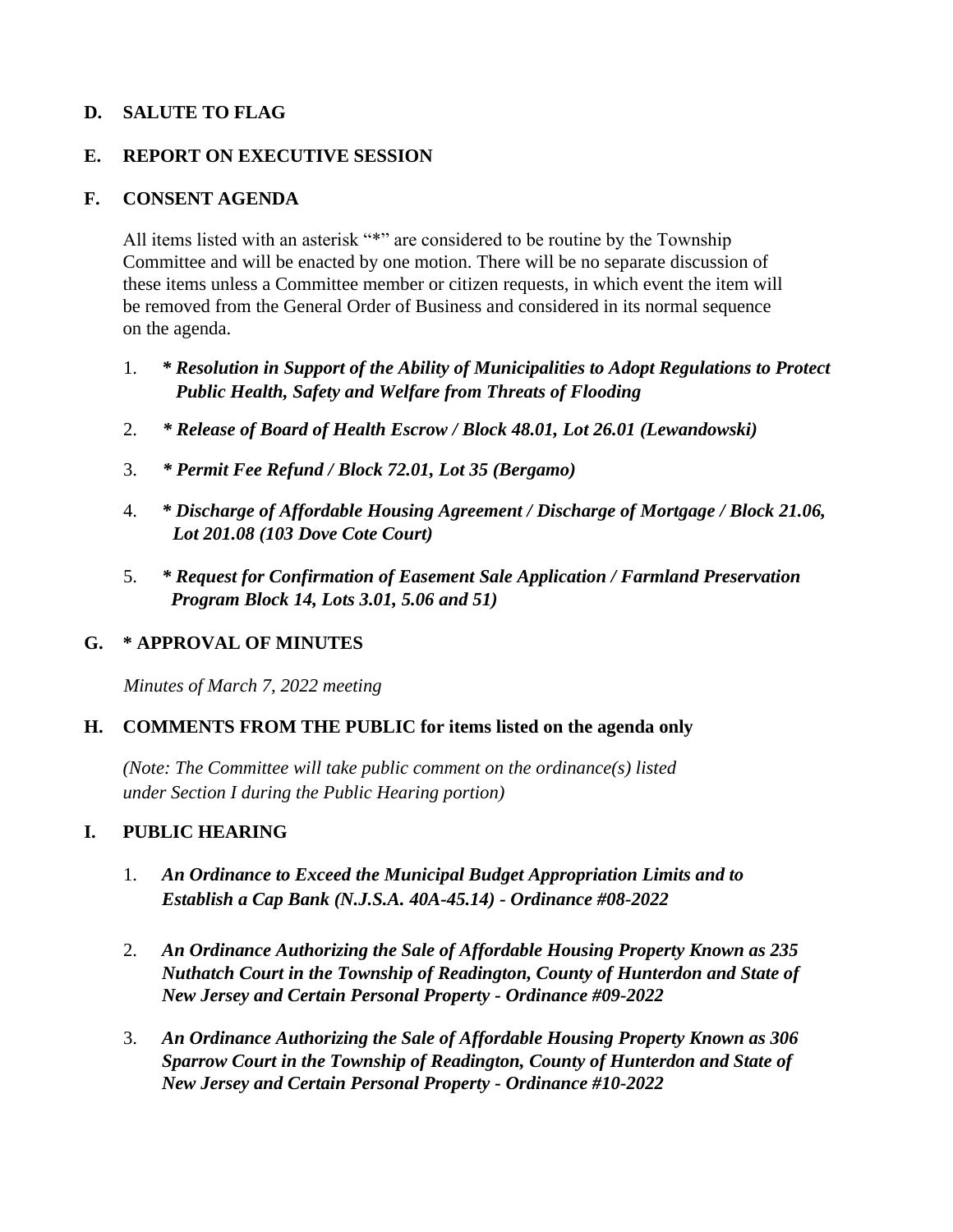4. *An Ordinance Establishing a New Chapter of the Code of the Township of Readington with Respect to Administration and Creating the Department of Land Use and Development within Same - Ordinance #11-2022*

# **J. CORRESPONDENCE / OTHER INFORMATION**

- 1. Notice of Public Hearing from the Board of County Commissioners regarding *a Proposed Increase in the Municipal Solid Waste Tipping Fee.*
- 2. Letter dated March 9, 2022 from Jennifer Ader, Municipal Clerk of Township of Tewksbury, regarding *An Ordinance of the Township of Tewksbury, Hunterdon County, New Jersey Amending and Modifying Section 625, Stormwater Control, of the Development Regulations Ordinance of the Township of Tewksbury.*
- 3. Letter dated March 15, 2022 from Maggie Schmitt, Municipal Clerk of Township of Branchburg regarding *Ordinance Adopting "Evans Way Redevelopment Plan" for the Property Identified on the Branchburg Tax Map as Block 58, Lot 36, and Block 58.01, Lot 4, Including Portions of the Evans Right of Way Adjacent thereto Previously Determined to be a Non-Condemnation Redevelopment Area and Amending the Branchburg Land Development Ordinance to Establish a New "Evans Way Redevelopment Plan Zone", the Development of which to be in Accordance with the Redevelopment Plan."*

### **K. OLD BUSINESS**

1. *Request for Issuance of a Letter of Consistency with the Master Plan / Fox Hollow Residential Development (Block 15, Lot 28)*

# **L. NEW BUSINESS**

- 1. *Appointment of Project Review Subcommittee for Block 36 Redevelopment Area*
- 2. *Application for Special Events Permit / Smoot & Sagaas Wedding*
- 3. *Application for Special Events Permit / U Run for Ukraine 5 K Run*
- 4. *Request to Hold 2022 Annual Coin Toss Fundraiser / Whitehouse Rescue Squad*
- *5. Waterwatch Advisory Committee - Vacancy*

# **M. ADMINISTRATOR'S REPORT**

**N. ATTORNEY'S REPORT**